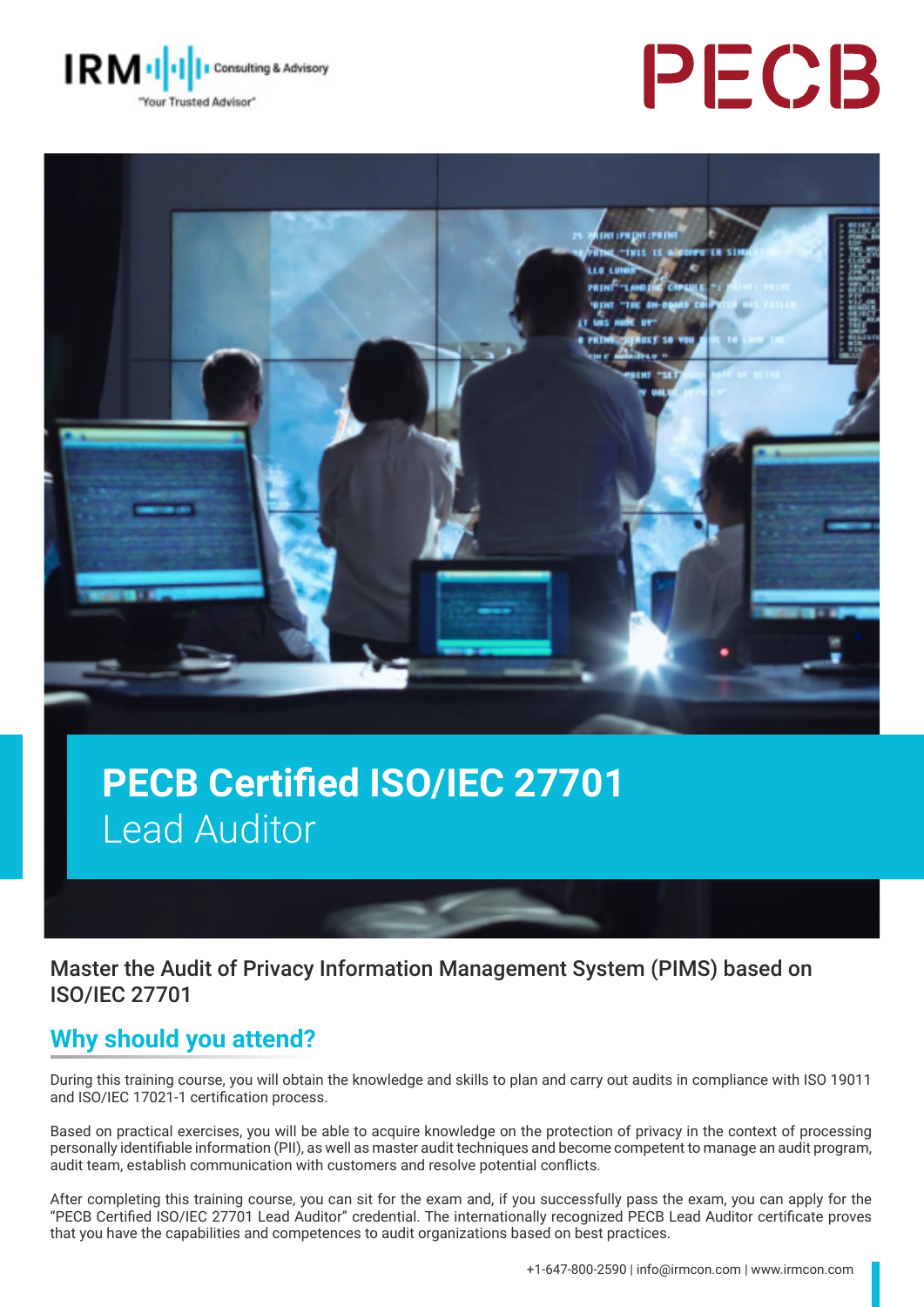

## **Who should attend?**

- ▶ Auditors seeking to perform and lead Privacy Information Management System (PIMS) certification audits
- h Managers or consultants seeking to master a PIMS audit process
- $\blacktriangleright$  Individuals responsible for maintaining conformance with PIMS requirements
- $\triangleright$  Technical experts seeking to prepare for a PIMS audit
- h Expert advisors in the protection of Personally Identifiable Information (PII)

## **Course agenda** Duration: 5 days

### **Day 1** Introduction to Privacy Information Management System (PIMS) and ISO/IEC 27701

- $\blacktriangleright$  Training course objectives and structure
- $\blacktriangleright$  Standards and regulatory frameworks
- $\blacktriangleright$  Certification process
- $\blacktriangleright$  Fundamental information security and privacy concepts and principles
- **Fivacy information management system (PIMS)**

#### **Day 2** Audit principles, preparation, and launching of an audit

- $\blacktriangleright$  Fundamental audit concepts and principles
- $\blacktriangleright$  The impact of trends and technology in auditing
- $\blacktriangleright$  Evidence-based auditing

## **Day 3** On-site audit activities

- $\triangleright$  Preparations for stage 2 audit (on-site audit)
- $\triangleright$  Stage 2 audit
- $\triangleright$  Communication during the audit

#### **Day 4** Closing the audit

- $\blacktriangleright$  Drafting audit findings and nonconformity reports
- $\blacktriangleright$  Audit documentation and quality review
- $\blacktriangleright$  Closing of the audit
- $\blacktriangleright$  Evaluation of action plans by the auditor
- $\blacktriangleright$  Risk-based auditing
- $\blacktriangleright$  Initiation of the audit process
- $\triangleright$  Stage 1 audit
- $\blacktriangleright$  Audit procedures
- $\blacktriangleright$  Creating audit test plans
- $\blacktriangleright$  Beyond the initial audit
- $\blacktriangleright$  Managing an internal audit program
- $\blacktriangleright$  Closing of the training course

#### **Day 5** Certification exam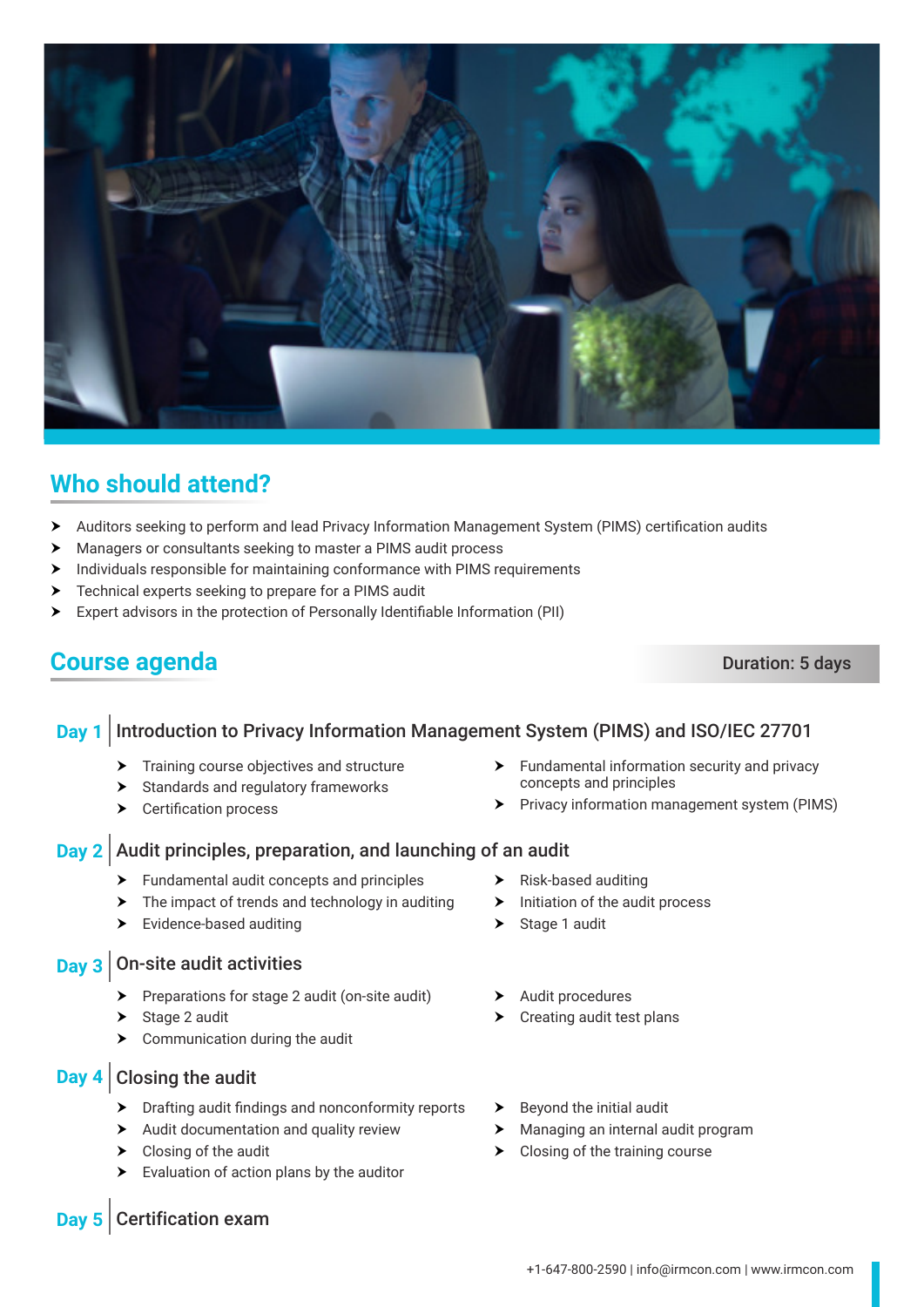

## **Learning objectives**

- > Understand a Privacy Information Management System (PIMS) and its processes based on ISO/IEC 27701
- h Identify the relationship between ISO/IEC 27701, ISO/IEC 27001, ISO/IEC 27002, and other standards and regulatory frameworks
- h Acquire the competences of the auditor's role in planning, leading, and following up on a management system audit in accordance with ISO 19011.
- h Learn how to interpret the requirements of ISO/IEC 27701 in the context of a PIMS audit

## **Examination** Duration: 3 hours

The "PECB Certified ISO/IEC 27701 Lead Auditor" exam complies with the PECB Examination and Certification Program (ECP) requirements. The exam covers the following competency domains:

| <b>Domain 1</b>   Fundamental principles and concepts of a Privacy Information Management System Domain 1   $\vert$ (PIMS). |
|-----------------------------------------------------------------------------------------------------------------------------|
| Domain 2   Privacy Information Management System (PIMS) requirements                                                        |
| Domain 3   Fundamental audit concepts and principles                                                                        |
| Domain 4 Preparing an ISO/IEC 27701 audit                                                                                   |
| Domain 5 Conducting an ISO/IEC 27701 audit                                                                                  |
| Domain 6 Closing an ISO/IEC 27701 audit                                                                                     |
| Domain 7   Managing an ISO/IEC 27701 audit program                                                                          |

For more detailed information on the PECB examination process, please visit [Examination Rules and Policies](https://pecb.com/en/examination-rules-and-policies).